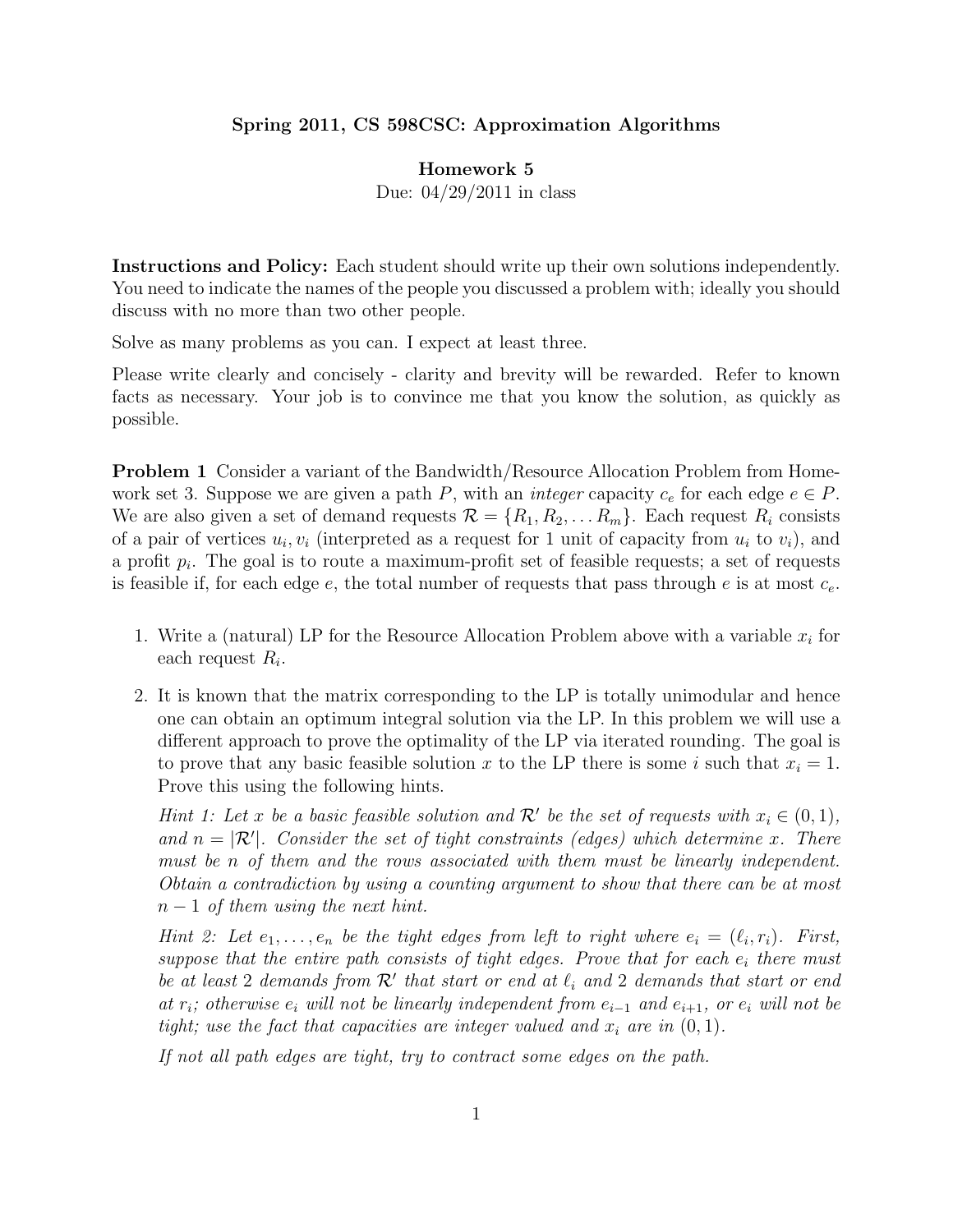**Problem 2** In the k-tree problem you are given an undirected edge-weighted graph  $G =$  $(V, E)$  with edge weights  $c : E \to \mathbb{R}^+$  and an integer k. The goal is to find a tree  $T = (V_T, E_T)$ in G of smallest edge weight  $(\sum_{e \in E_T} c(e))$  such that  $|V_T| \geq k$ . Show that if there is an  $\alpha$ approximation for k-tree then there is an  $\alpha$ -approximation for the Steiner tree problem. Recall that in the Steiner tree problem, the input is an edge-weighted graph  $G = (V, E)$  and a set of terminals  $S \subseteq V$ ; the goal is to find a tree T of minimum edge-weight that connects (contains) all the terminals S.

**Problem 3** In this problem you will derive an  $O(\log k \cdot \log n)$  approximation for the rooted k-Steiner-tree problem which is related to the previous problem. The input consists of an edge-weighted undirected graph  $G = (V, E)$ , a specified root vertex r and a set  $S \subset V$  of terminals. The goal is to find a min-cost tree  $(V_T, E_T)$ , a sub-graph of G, such that  $r \in V_T$ and  $|S \cap V_T| \geq k$ . Obtain an approximation for this problem following the outline below.

- Consider the density variant of the problem where the goal is to find a tree  $T =$  $(V_T, E_T)$  rooted at r that minimizes the ratio  $c(E_T)/|V_T \cap S|$ . Write an LP relaxation for this problem using ideas similar to the one for Sparsest Cut (and Steiner tree). Using the scaling ideas that we used to reduce Sparsest Cut to Multicut, reduce the density variant of k-Steiner-tree to the Steiner tree problem and obtain an  $O(\log n)$ approximation. Recall that the Steiner tree LP has an integrality gap of 2.
- Use an approximation algorithm for the density variant above in an iterative greedy fashion to create a tree rooted at r with at least k terminals. What is the density of this tree when compared to the density of the optimal solution to the original k-Steiner-tree problem?
- If the tree you have in the previous step has many more than  $k$  terminals, prune it to have k' terminals where  $k \leq k' \leq 2k$  such that the density of the resulting tree is not much worse than the tree you started with.
- How can you connect the pruned tree to the original root  $r$  without incurring too much cost? Assuming you know the optimal cost, can you preprocess the instance to ensure that this connection cost is not too much?

**Problem 4** Prove that any ring metric isometrically embeds into  $\ell_1$ .

**Problem 5** Given a graph  $G = (V, E)$  with edge-weights  $c : E \to \mathbb{R}^+$ , you wish to partition G into  $G_1 = G[V_1], G_2 = G[V_2], G_3 = G[V_3]$  such that  $\lfloor |V|/3 \rfloor \le |V_i| \le |V|/3$  for  $1 \le i \le 3$ , and the cost of the edges between the partitions is minimized. Using an  $\alpha$ -approximation for the sparsest cut problem, give a pseudo-approximation for this problem where you partition the graph into 3 pieces  $G[V_1], G[V_2], G[V_3]$  such that  $|V|/c_2 \leq |V_1'| \leq |V|/c_1$  for some constants  $1 < c_1 < c_2$  and the cost of the edges between the partitions is  $O(\alpha)$ OPT. What constants  $c_1, c_2$  can you guarantee? Note that  $c_1$  and  $c_2$  should be *constants*, independent of